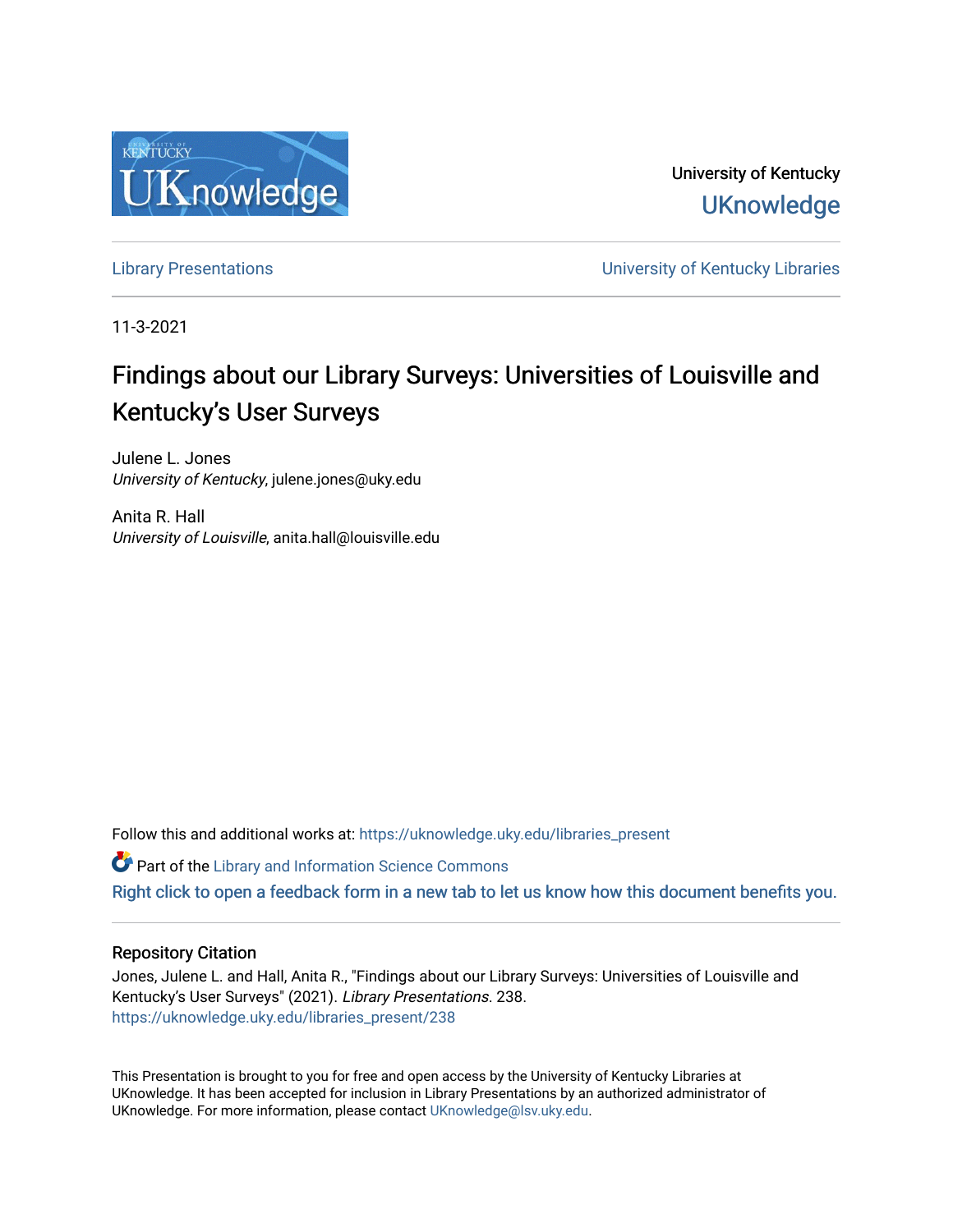

1

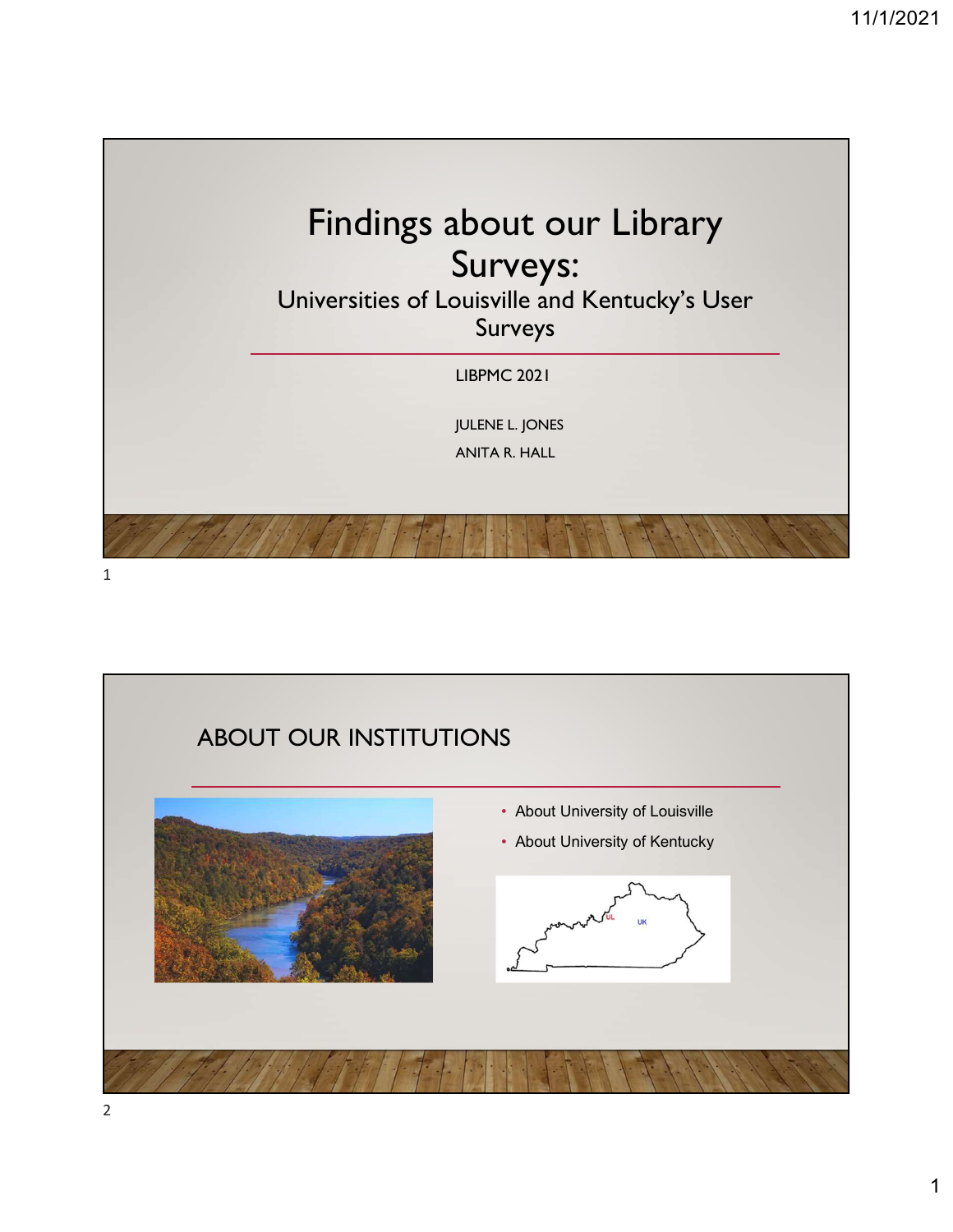

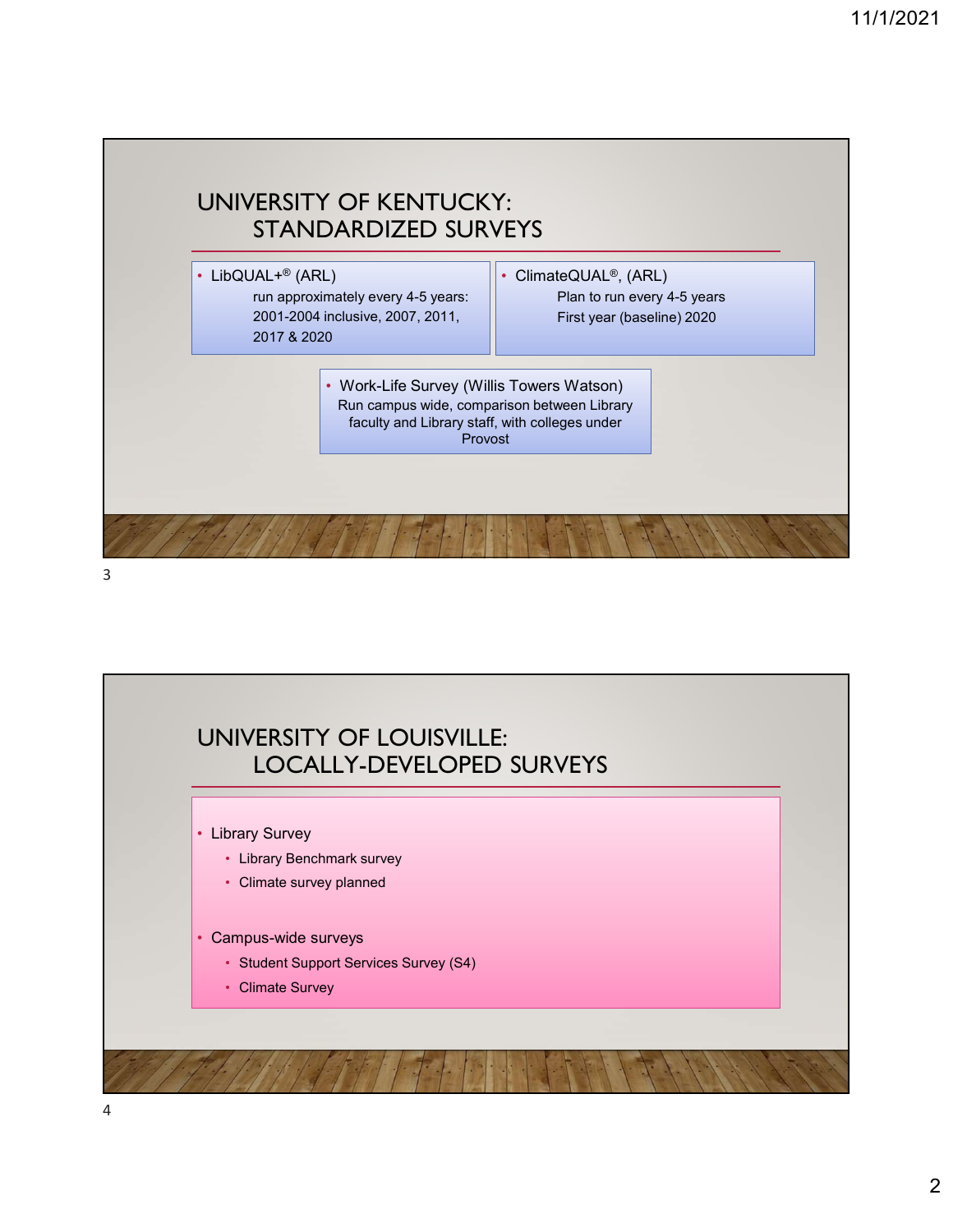

## PROS AND CONS: STANDARDIZED SURVEYS

#### **BENEFITS**

- Rigor in development, testing
- Consistency
- May be used for benchmarking or
- Results may include raw data, data analysis and/or data visualizations

### **CHALLENGES**

- Local questions may be limited / may not be included
- Lack of versatility, flexibility, granularity
- longitudinal review Length and detail of survey may be overkill
	- May include dated terminology
	- High cost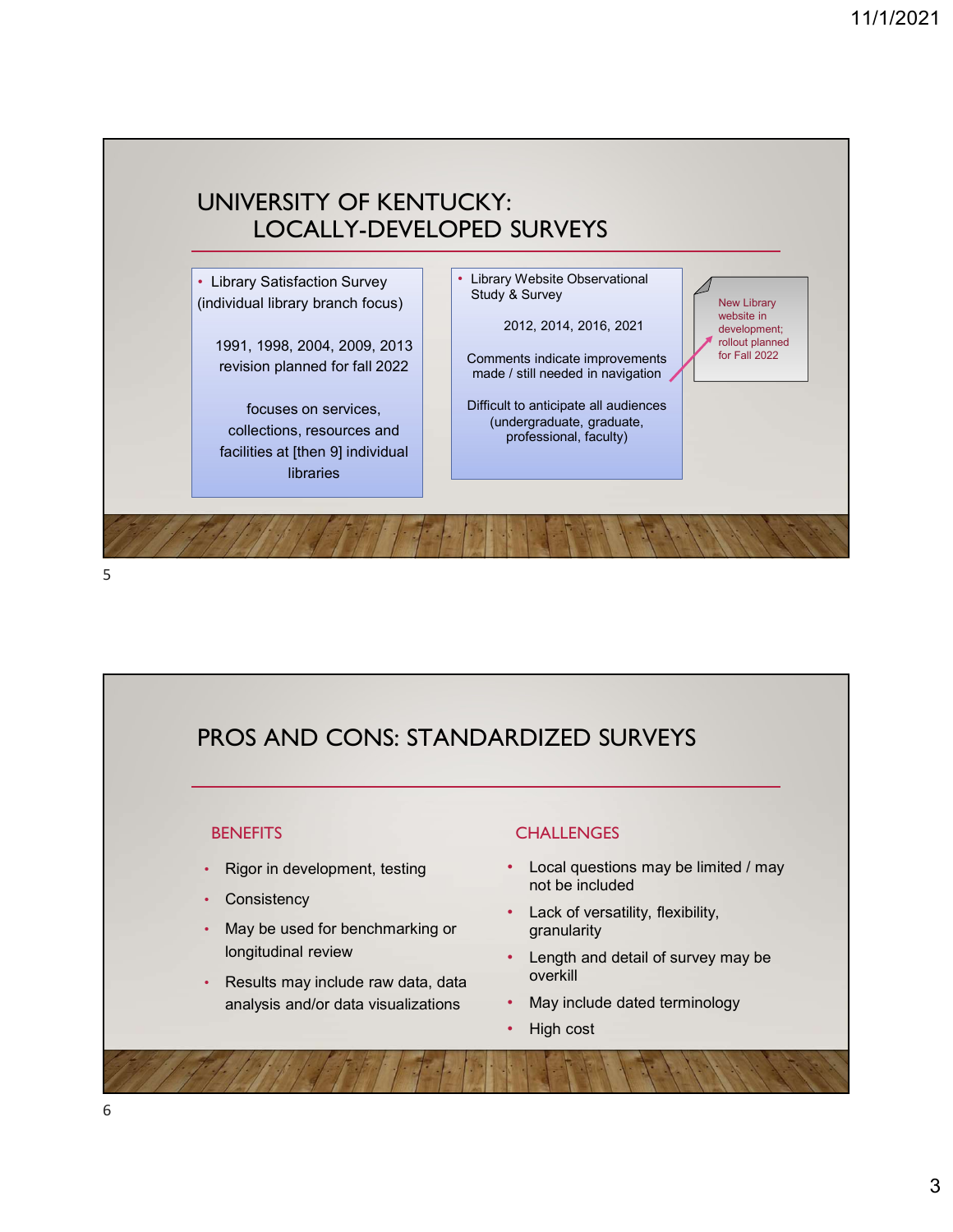